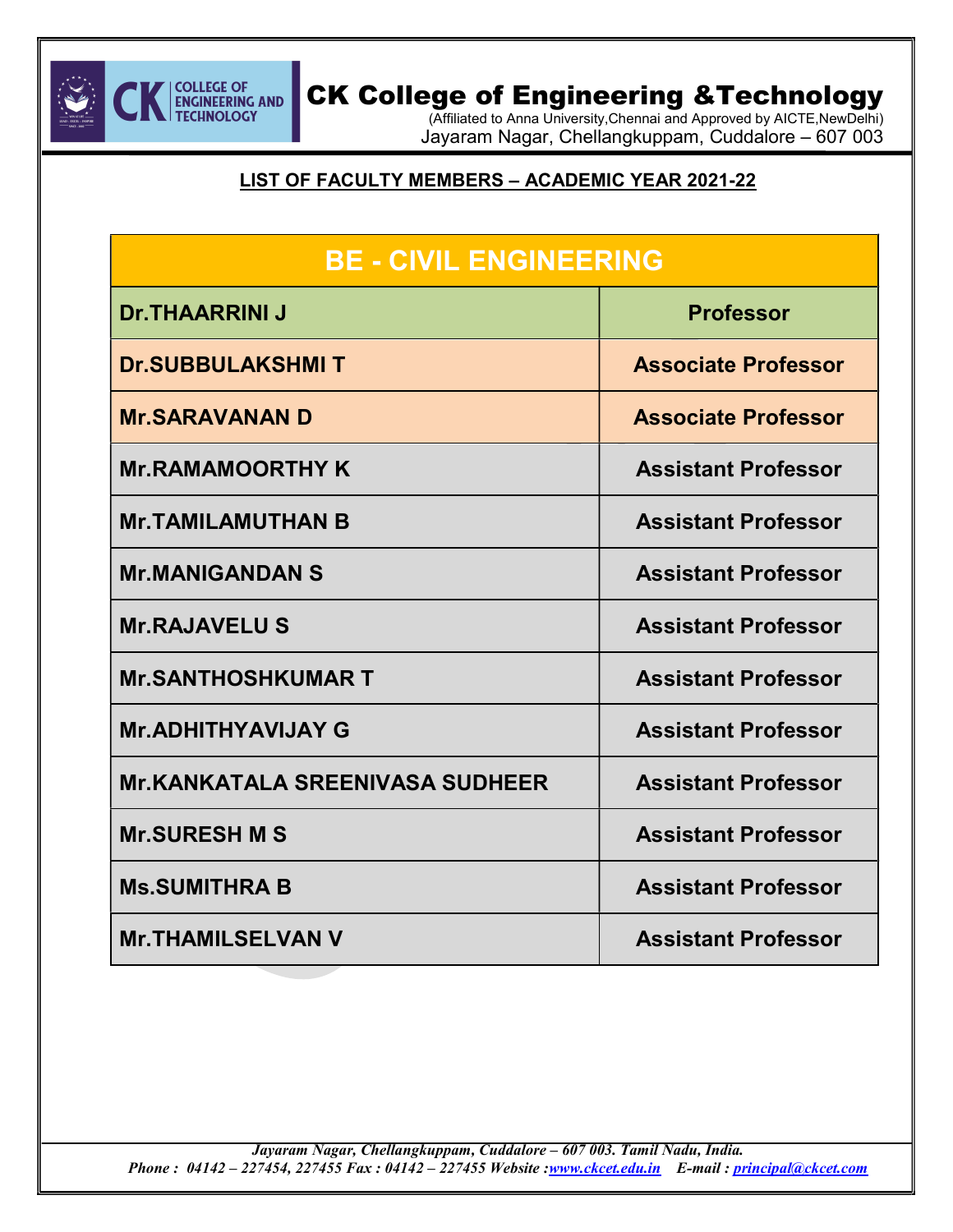

(Affiliated to Anna University,Chennai and Approved by AICTE,NewDelhi) Jayaram Nagar, Chellangkuppam, Cuddalore – 607 003

Ξ

| <b>BE - COMPUTER SCIENCE AND ENGINEERING</b> |                            |
|----------------------------------------------|----------------------------|
| <b>Dr.SANTHAKUMARD</b>                       | <b>Professor</b>           |
| <b>Mr.VIMALADHITHAN S</b>                    | <b>Associate Professor</b> |
| <b>Mr.GOPALAKRISHNAN S</b>                   | <b>Associate Professor</b> |
| <b>Mrs.ELAKIYA V</b>                         | <b>Assistant Professor</b> |
| <b>Mr.ASHIQ IRPHAN K</b>                     | <b>Assistant Professor</b> |
| <b>Mrs.RAMPRIYA R</b>                        | <b>Assistant Professor</b> |
| <b>Mr.VIMAL RAJA R</b>                       | <b>Assistant Professor</b> |
| <b>Ms.SUDHAC</b>                             | <b>Assistant Professor</b> |
| <b>Mrs.REVATHY R</b>                         | <b>Assistant Professor</b> |
| <b>Ms.DHARSHINI B S</b>                      | <b>Assistant Professor</b> |
| <b>Mrs.SUBATHIRADEVI M</b>                   | <b>Assistant Professor</b> |
| <b>Mrs.PRIYADHARSHINIT</b>                   | <b>Assistant Professor</b> |
| <b>Mr.RAMESH K</b>                           | <b>Assistant Professor</b> |
| <b>Mr.JOHN WILLIAM P</b>                     | <b>Assistant Professor</b> |
| <b>Ms.SRI SARANYA S</b>                      | <b>Assistant Professor</b> |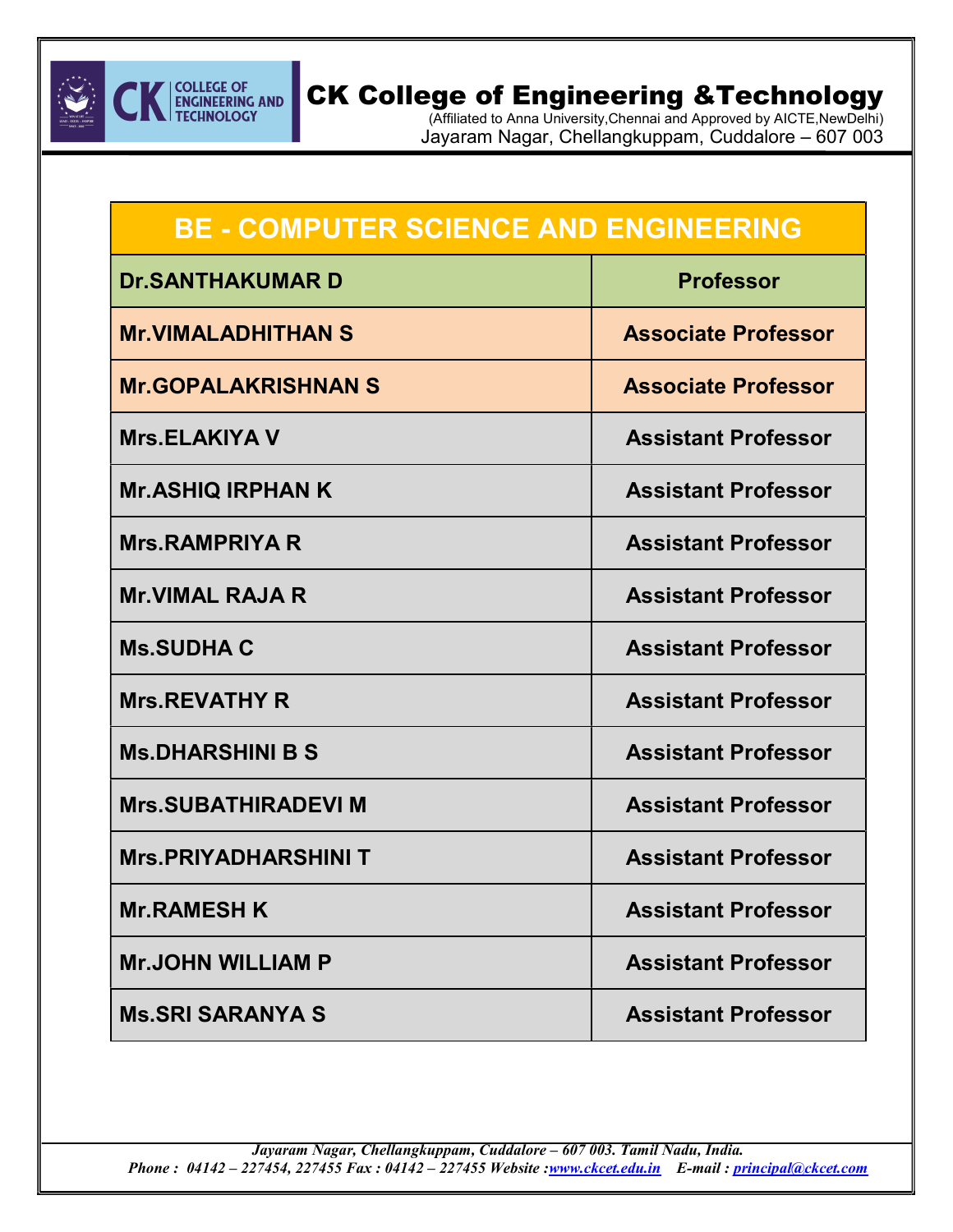

(Affiliated to Anna University,Chennai and Approved by AICTE,NewDelhi) Jayaram Nagar, Chellangkuppam, Cuddalore – 607 003

Ξ

| <b>ELCTRICAL AND ELECTRONICS ENGINEERING</b> |                                  |
|----------------------------------------------|----------------------------------|
| <b>Dr.SARAVANAN S</b>                        | <b>Professor &amp; Principal</b> |
| <b>Dr.ARUUL VIZHIY A</b>                     | <b>Professor</b>                 |
| <b>Dr.KAMALAKANNAN N</b>                     | <b>Professor</b>                 |
| <b>Mrs.RADHIKA S</b>                         | <b>Associate Professor</b>       |
| <b>Mr.SATHIS KUMAR M</b>                     | <b>Associate Professor</b>       |
| <b>Mr.KARTHICK R</b>                         | <b>Assistant Professor</b>       |
| <b>Mr.VENKATESAN D</b>                       | <b>Assistant Professor</b>       |
| <b>Mr.RAGHURAMAN R</b>                       | <b>Assistant Professor</b>       |
| <b>Mr.RAJAVELUK</b>                          | <b>Assistant Professor</b>       |
| <b>Mr.DEVANEYAN K</b>                        | <b>Assistant Professor</b>       |
| <b>Ms.KALPANA P</b>                          | <b>Assistant Professor</b>       |
| <b>Mr.SRINIVASAN S</b>                       | <b>Assistant Professor</b>       |
| <b>Ms.DEVI M</b>                             | <b>Assistant Professor</b>       |
| <b>Mrs. SIVARANJANI S</b>                    | <b>Assistant Professor</b>       |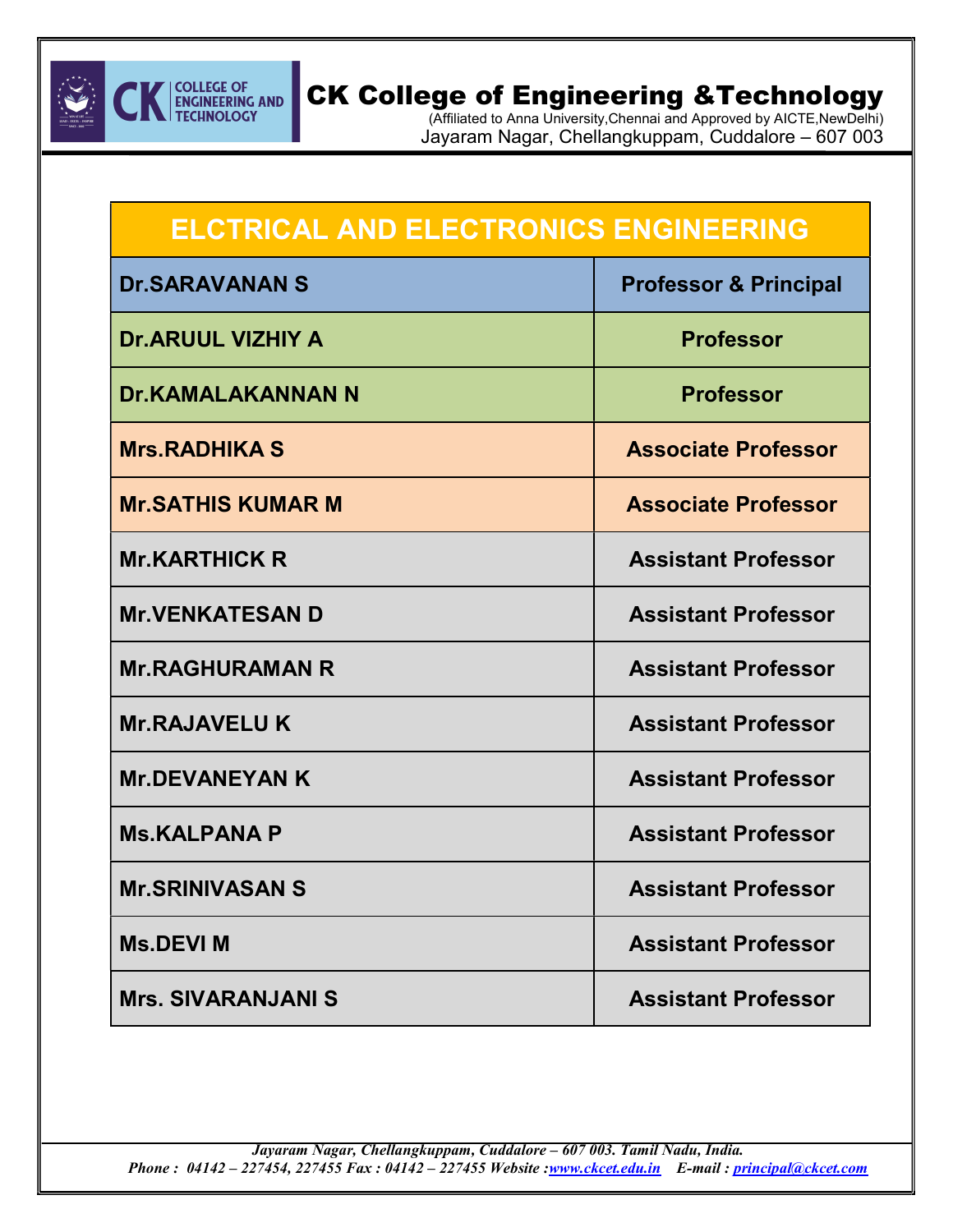

### **COLLEGE OF<br>ENGINEERING AND<br>TECHNOLOGY** CK College of Engineering &Technology

(Affiliated to Anna University,Chennai and Approved by AICTE,NewDelhi) Jayaram Nagar, Chellangkuppam, Cuddalore – 607 003

Ξ

| <b>ELECTRONICS AND COMMUNICATION ENGINEERING</b> |                            |
|--------------------------------------------------|----------------------------|
| <b>Dr.SENGENI D</b>                              | <b>Professor</b>           |
| <b>Mr. THEEBAN CHAKKARAVARTHY B</b>              | <b>Associate Professor</b> |
| <b>Dr.SELVAGANAPATHY M</b>                       | <b>Associate Professor</b> |
| <b>Mr.PRABAKARAN P</b>                           | <b>Assistant Professor</b> |
| <b>Mrs.JEGADEESHWARI P</b>                       | <b>Assistant Professor</b> |
| <b>Mrs.NITHYAR</b>                               | <b>Assistant Professor</b> |
| <b>Mr.PRAKASH S</b>                              | <b>Assistant Professor</b> |
| <b>Mr.SABARINATHAN K</b>                         | <b>Assistant Professor</b> |
| <b>Mrs.PALLAVIM</b>                              | <b>Assistant Professor</b> |
| <b>Mrs.AMMUG</b>                                 | <b>Assistant Professor</b> |
| <b>Mr.KALANIDHI J</b>                            | <b>Assistant Professor</b> |
| <b>Mrs.EZHILARASI J</b>                          | <b>Assistant Professor</b> |
| <b>Mr.KALAIVANAN M</b>                           | <b>Assistant Professor</b> |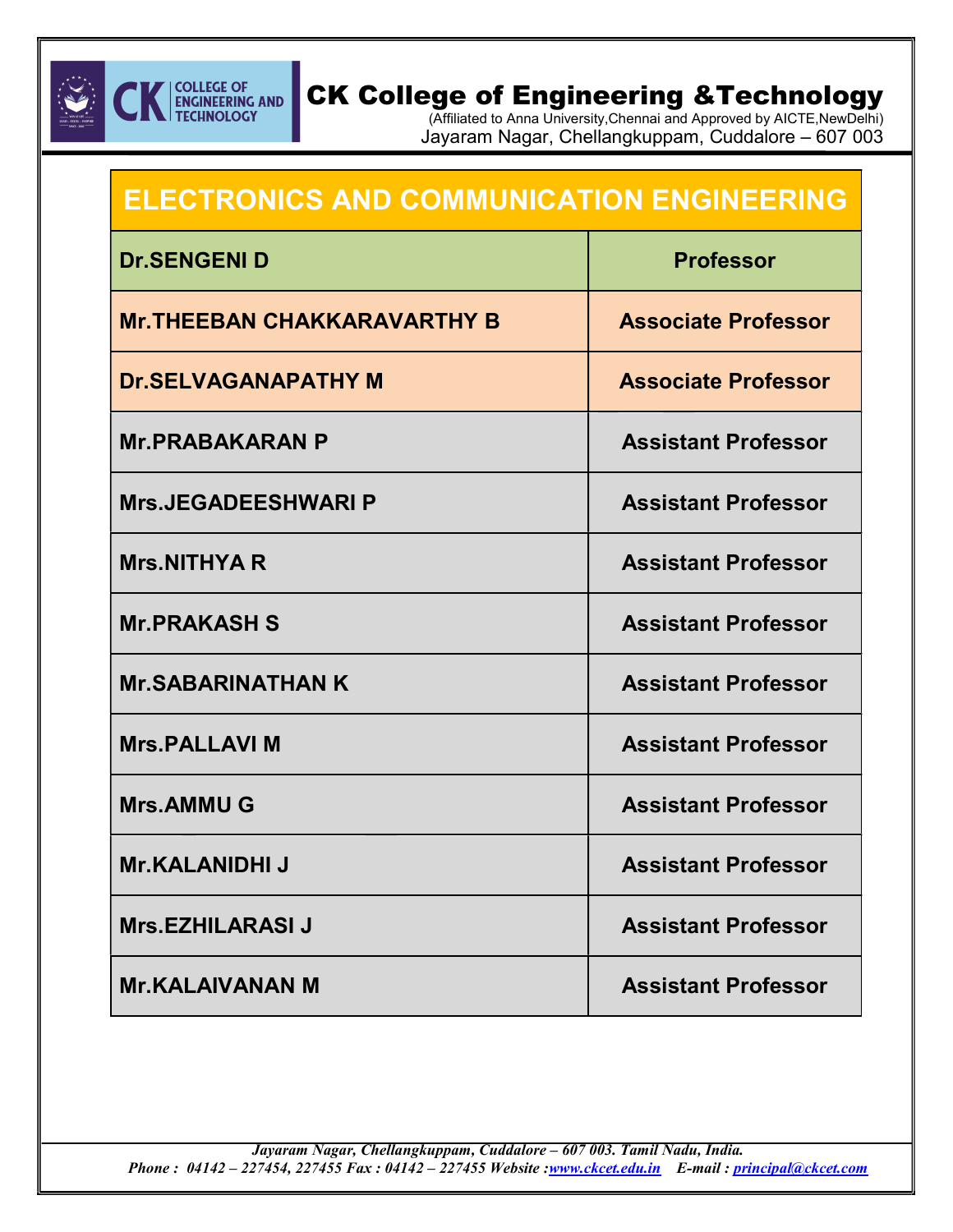

(Affiliated to Anna University,Chennai and Approved by AICTE,NewDelhi) Jayaram Nagar, Chellangkuppam, Cuddalore – 607 003

Ξ

| <b>MECHANICAL ENGINEERING</b> |                            |
|-------------------------------|----------------------------|
| <b>Dr.SURESH V</b>            | <b>Professor</b>           |
| <b>Dr.GAJALAKSHMIS</b>        | <b>Professor</b>           |
| <b>Dr.MALLIESWARAN K</b>      | <b>Associate Professor</b> |
| <b>Dr.ASAITHAMBIK</b>         | <b>Associate Professor</b> |
| <b>Mr.PANNEER SELVAM S</b>    | <b>Associate Professor</b> |
| <b>Mr.VELMURUGAN S</b>        | <b>Associate Professor</b> |
| <b>Mr.MURASU R</b>            | <b>Assistant Professor</b> |
| <b>Mr.BALACHANDAR D</b>       | <b>Assistant Professor</b> |
| <b>Mr.VIJAYABASKAR L</b>      | <b>Assistant Professor</b> |
| <b>Mr.JAYARAJ V</b>           | <b>Assistant Professor</b> |
| <b>Mr.GNANASEKAR S</b>        | <b>Assistant Professor</b> |
| <b>Mr.KARTHIKEYAN K</b>       | <b>Assistant Professor</b> |
| <b>Mr.GEORGEOLIVER D</b>      | <b>Assistant Professor</b> |
| <b>Dr.KRISHNAMOORTHI R</b>    | <b>Assistant Professor</b> |
| <b>Mr.NEELAVANNAN N</b>       | <b>Assistant Professor</b> |
| <b>Mr.AMUDHAN R</b>           | <b>Assistant Professor</b> |
| <b>Mr.SOLOMON DURAIRAJ</b>    | <b>Assistant Professor</b> |
| <b>Mr.RAMESH R</b>            | <b>Assistant Professor</b> |
| <b>Mr.SIVARAMAN M</b>         | <b>Assistant Professor</b> |
| <b>Mr.RAJASEKARAN B</b>       | <b>Assistant Professor</b> |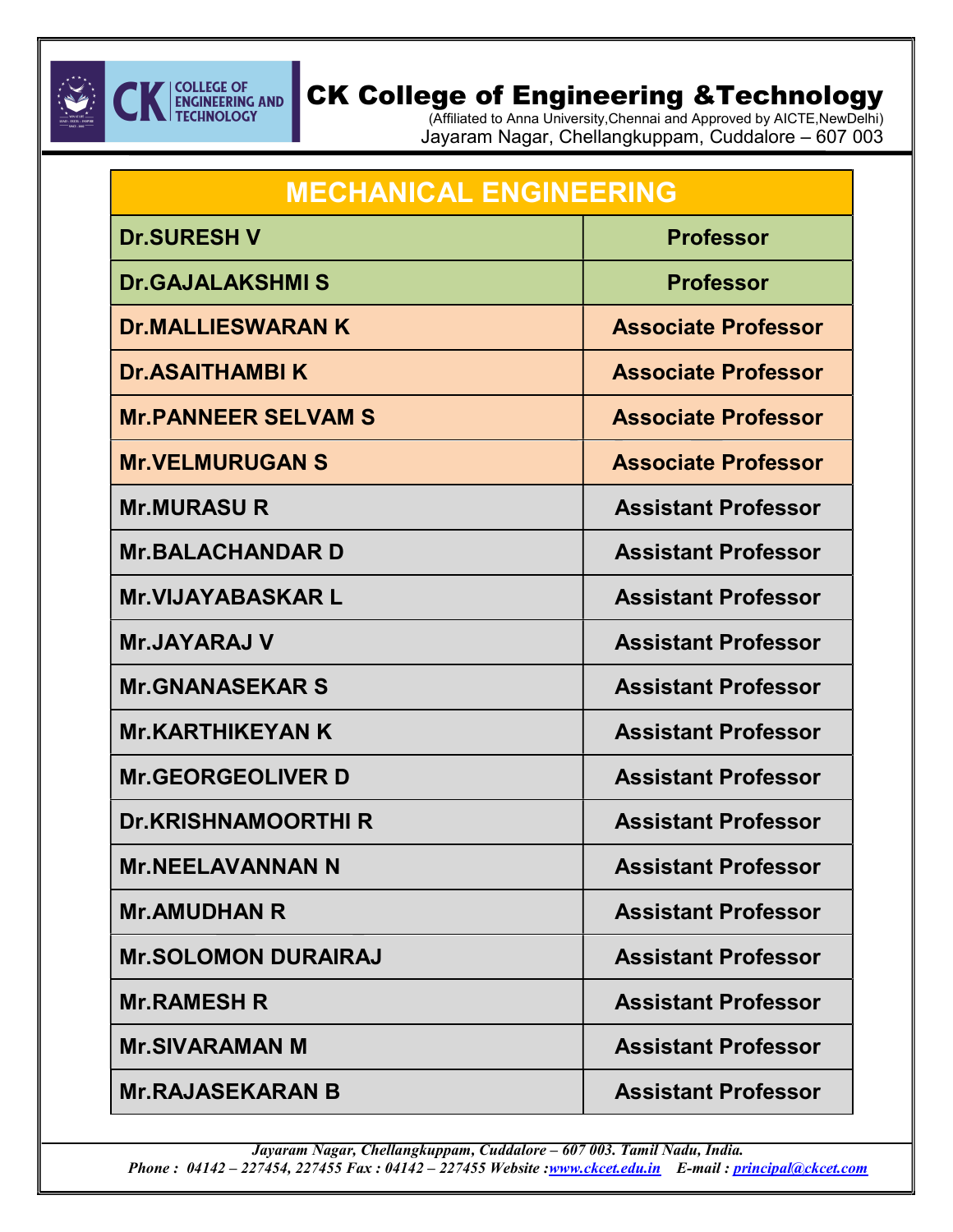

(Affiliated to Anna University,Chennai and Approved by AICTE,NewDelhi) Jayaram Nagar, Chellangkuppam, Cuddalore – 607 003

| <b>ME-APPLIED ELECTRONICS</b> |                            |
|-------------------------------|----------------------------|
| <b>Dr.ARULAALAN M</b>         | <b>Professor</b>           |
| <b>Mr.MANIKANNAN G</b>        | <b>Assistant Professor</b> |
| <b>Ms.RATHNAR</b>             | <b>Assistant Professor</b> |

| <b>MASTER OF BUSINESS ADMINISTRATION</b> |                            |
|------------------------------------------|----------------------------|
| <b>Dr.AROKIARAJ A</b>                    | <b>Professor</b>           |
| <b>Mr.SENTHILKUMAR G</b>                 | <b>Associate Professor</b> |
| <b>Mr.MAHALINGAM S</b>                   | <b>Assistant Professor</b> |
| <b>Mr.GOWRIC</b>                         | <b>Assistant Professor</b> |
| <b>Mr.KARTHICKVEL G</b>                  | <b>Assistant Professor</b> |
| <b>Mr.SURIYA R</b>                       | <b>Assistant Professor</b> |
| <b>Mr.KANAGARATHNAM S N</b>              | <b>Assistant Professor</b> |
| <b>Mrs.DEVIBALA B</b>                    | <b>Assistant Professor</b> |
| <b>Mrs.PAVITHRAK</b>                     | <b>Assistant Professor</b> |
| <b>Mr.BALAKARTHIKEYAN A</b>              | <b>Assistant Professor</b> |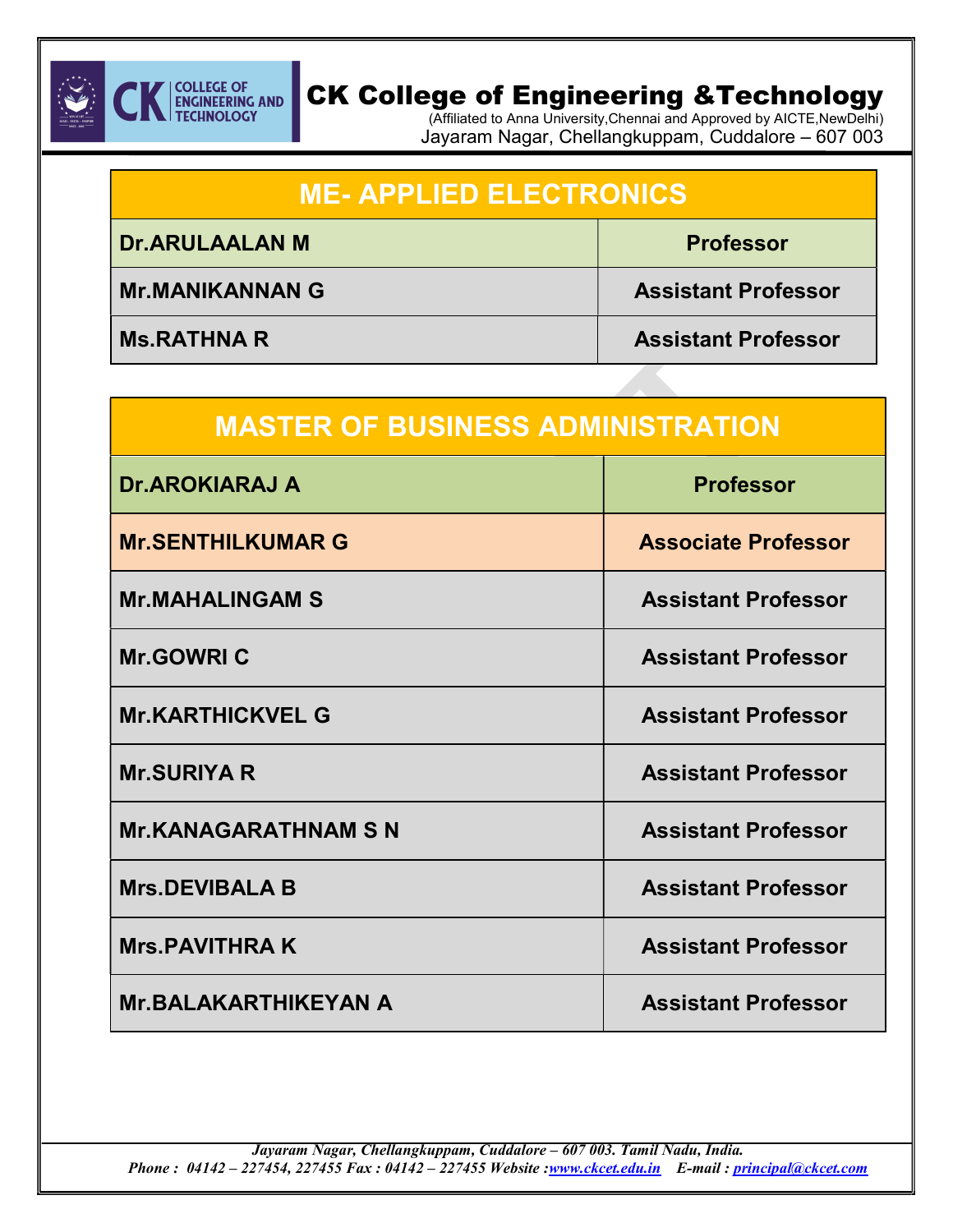

(Affiliated to Anna University,Chennai and Approved by AICTE,NewDelhi) Jayaram Nagar, Chellangkuppam, Cuddalore – 607 003

Ξ

| <b>SCIENCE AND HUMANITIES</b> |                            |
|-------------------------------|----------------------------|
| <b>CHEMISTRY</b>              |                            |
| <b>Dr.PRABHAKARAN A</b>       | <b>Associate Professor</b> |
| <b>Dr.DHANDAPANIA</b>         | <b>Assistant Professor</b> |
| <b>Dr.NETHAJI P</b>           | <b>Assistant Professor</b> |

| <b>MATHEMATICS</b>          |                            |
|-----------------------------|----------------------------|
| <b>Dr.SANTHAKUMAR A</b>     | <b>Professor</b>           |
| <b>Dr.BHARATHIVELAN K</b>   | <b>Associate Professor</b> |
| <b>Dr.PRABHU A</b>          | <b>Associate Professor</b> |
| <b>Mr.RAJASEKAR S</b>       | <b>Assistant Professor</b> |
| <b>Mr.GURUSAMY K</b>        | <b>Assistant Professor</b> |
| <b>Mrs.JAGADEESWARY N R</b> | <b>Assistant Professor</b> |
| <b>Dr.VAITHYALINGAM R</b>   | <b>Assistant Professor</b> |
| <b>Dr.VADIVEL NAIDU J</b>   | <b>Assistant Professor</b> |
| <b>Dr.SUNDARAMOORTHY A</b>  | <b>Assistant Professor</b> |
| <b>Ms.POOVITHA B</b>        | <b>Assistant Professor</b> |
| <b>Mr.PURUSOTHAMAN A</b>    | <b>Assistant Professor</b> |